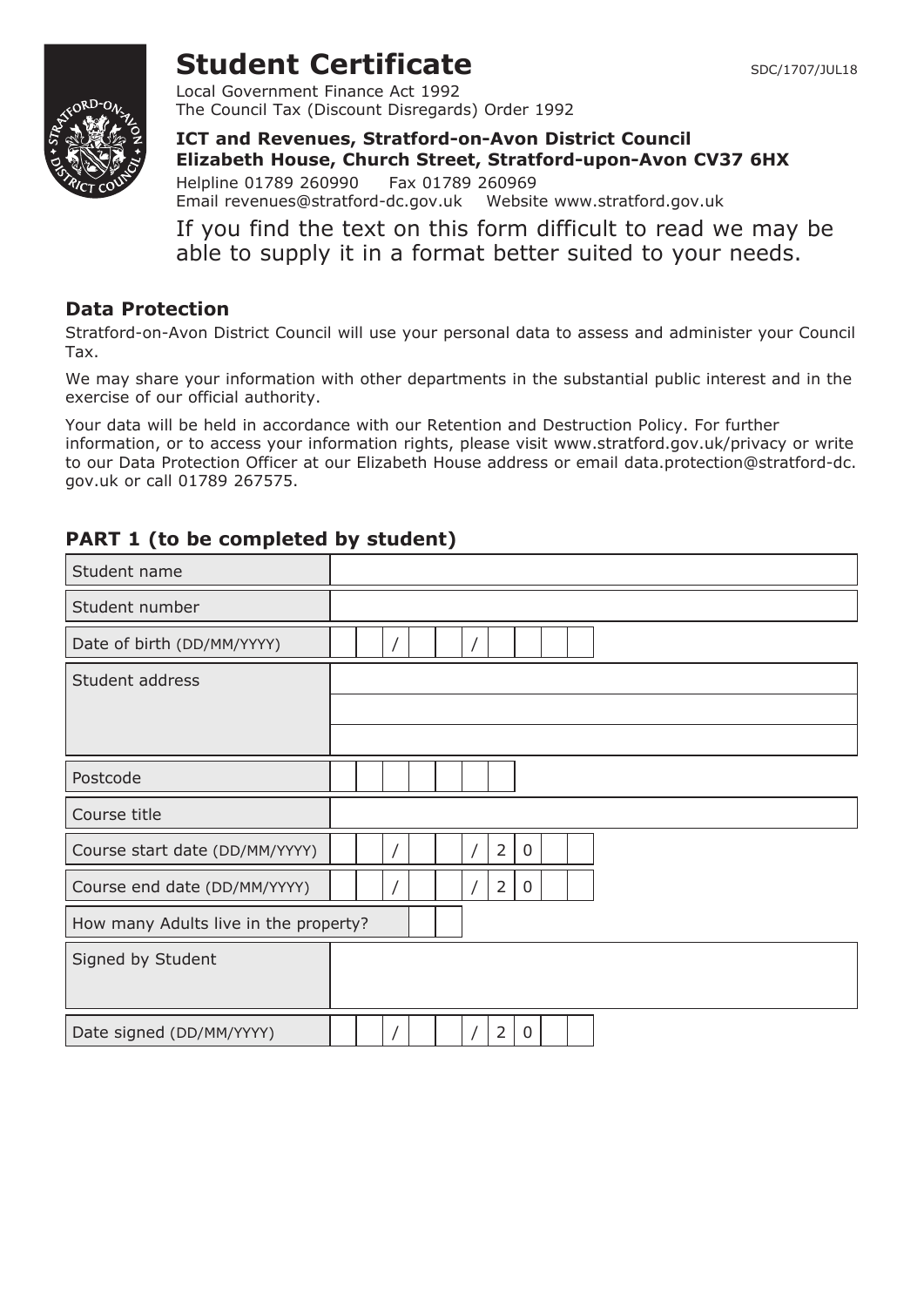# **PART 2 (To be completed by Educational Establishment's Registrar)**

|                                                                                                                  | certify pursuant to paragraph 5 |  |  |  |
|------------------------------------------------------------------------------------------------------------------|---------------------------------|--|--|--|
| of the Council Tax (Discount Disregards) order 1992 that the above information is correct.                       |                                 |  |  |  |
| The relevant total hours tuition, work experience, and supervised study normally required to be                  |                                 |  |  |  |
| undertaken as part of the course is<br>per week.                                                                 |                                 |  |  |  |
| (Please see overleaf for guidance notes regarding the relevant number of hours per week and relevant activities) |                                 |  |  |  |
| Is the course classed as FURTHER<br>or HIGHER                                                                    | Education (Please tick box).    |  |  |  |

| Signed                                          |                                             | OFFICIAL STAMP |
|-------------------------------------------------|---------------------------------------------|----------------|
| Position held                                   |                                             |                |
| $\overline{2}$<br>Date signed (DD/MM/YYYY)<br>0 |                                             |                |
|                                                 | <b>Details of Educational establishment</b> |                |
| Name                                            |                                             |                |
| Address                                         |                                             |                |
|                                                 |                                             |                |
|                                                 |                                             |                |
|                                                 |                                             |                |
| Postcode                                        |                                             |                |

**Please return this form to; ICT and Revenues, Stratford-on-Avon District Council, Elizabeth House, Church Street, Stratford-upon-Avon, Warwickshire CV37 6HX**